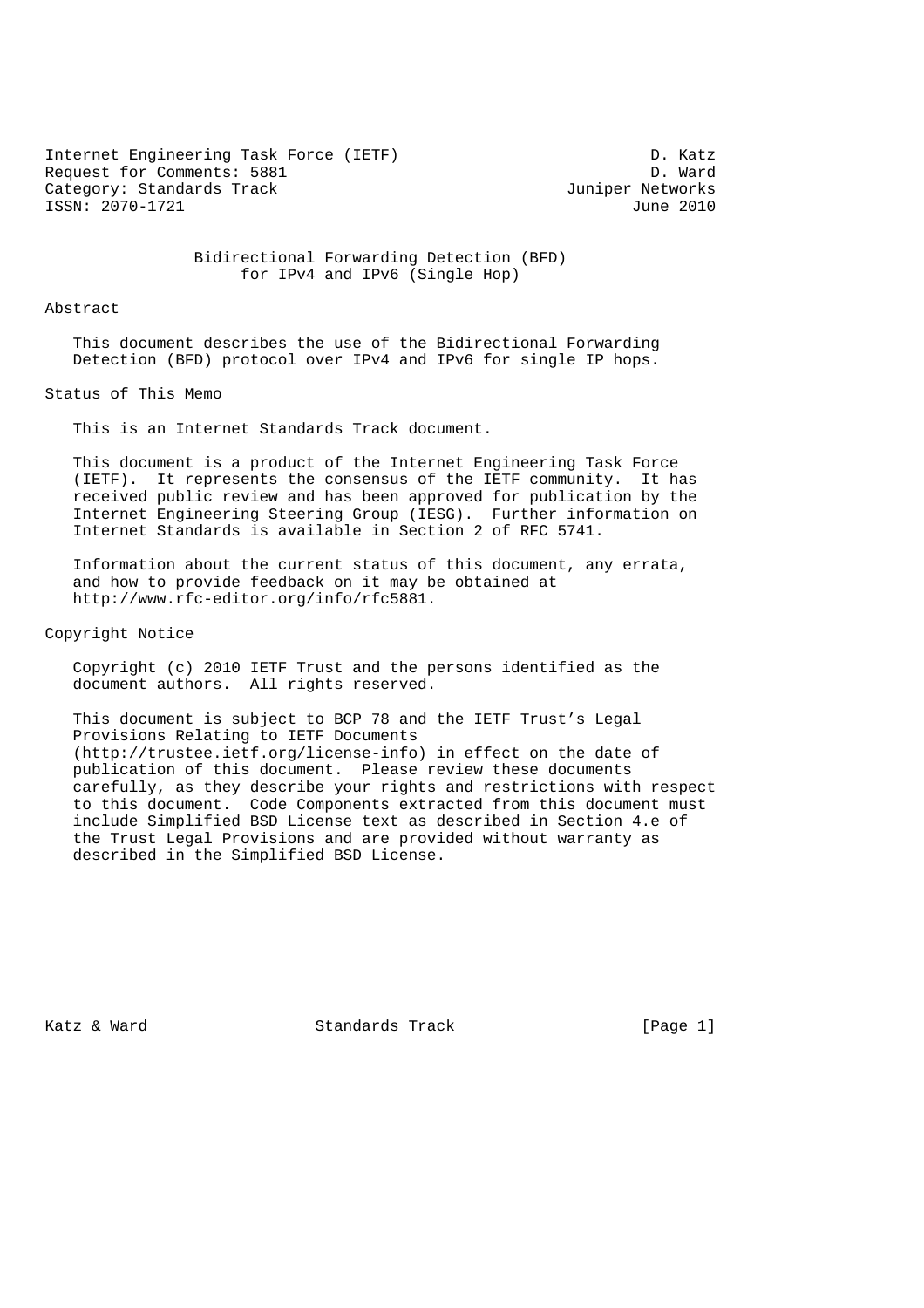## 1. Introduction

 One very desirable application for Bidirectional Forwarding Detection (BFD) [BFD] is to track IPv4 and IPv6 connectivity between directly connected systems. This could be used to supplement the detection mechanisms in routing protocols or to monitor router-host connectivity, among other applications.

 This document describes the particulars necessary to use BFD in this environment. Interactions between BFD and other protocols and system functions are described in the BFD Generic Applications document [BFD-GENERIC].

#### 1.1. Conventions Used in This Document

 The key words "MUST", "MUST NOT", "REQUIRED", "SHALL", "SHALL NOT", "SHOULD", "SHOULD NOT", "RECOMMENDED", "MAY", and "OPTIONAL" in this document are to be interpreted as described in RFC 2119 [KEYWORDS].

# 2. Applications and Limitations

 This application of BFD can be used by any pair of systems communicating via IPv4 and/or IPv6 across a single IP hop that is associated with an incoming interface. This includes, but is not limited to, physical media, virtual circuits, and tunnels.

 Each BFD session between a pair of systems MUST traverse a separate network-layer path in both directions. This is necessary for demultiplexing to work properly, and also because (by definition) multiple sessions would otherwise be protecting the same path.

 If BFD is to be used in conjunction with both IPv4 and IPv6 on a particular path, a separate BFD session MUST be established for each protocol (and thus encapsulated by that protocol) over that link.

 If the BFD Echo function is used, transmitted packets are immediately routed back towards the sender on the interface over which they were sent. This may interact with other mechanisms that are used on the two systems that employ BFD. In particular, ingress filtering [BCP38] is incompatible with the way Echo packets need to be sent. Implementations that support the Echo function MUST ensure that ingress filtering is not used on an interface that employs the Echo function or make an exception for ingress filtering Echo packets.

 An implementation of the Echo function also requires Application Programming Interfaces (APIs) that may not exist on all systems. A system implementing the Echo function MUST be capable of sending

Katz & Ward **Standards Track** [Page 2]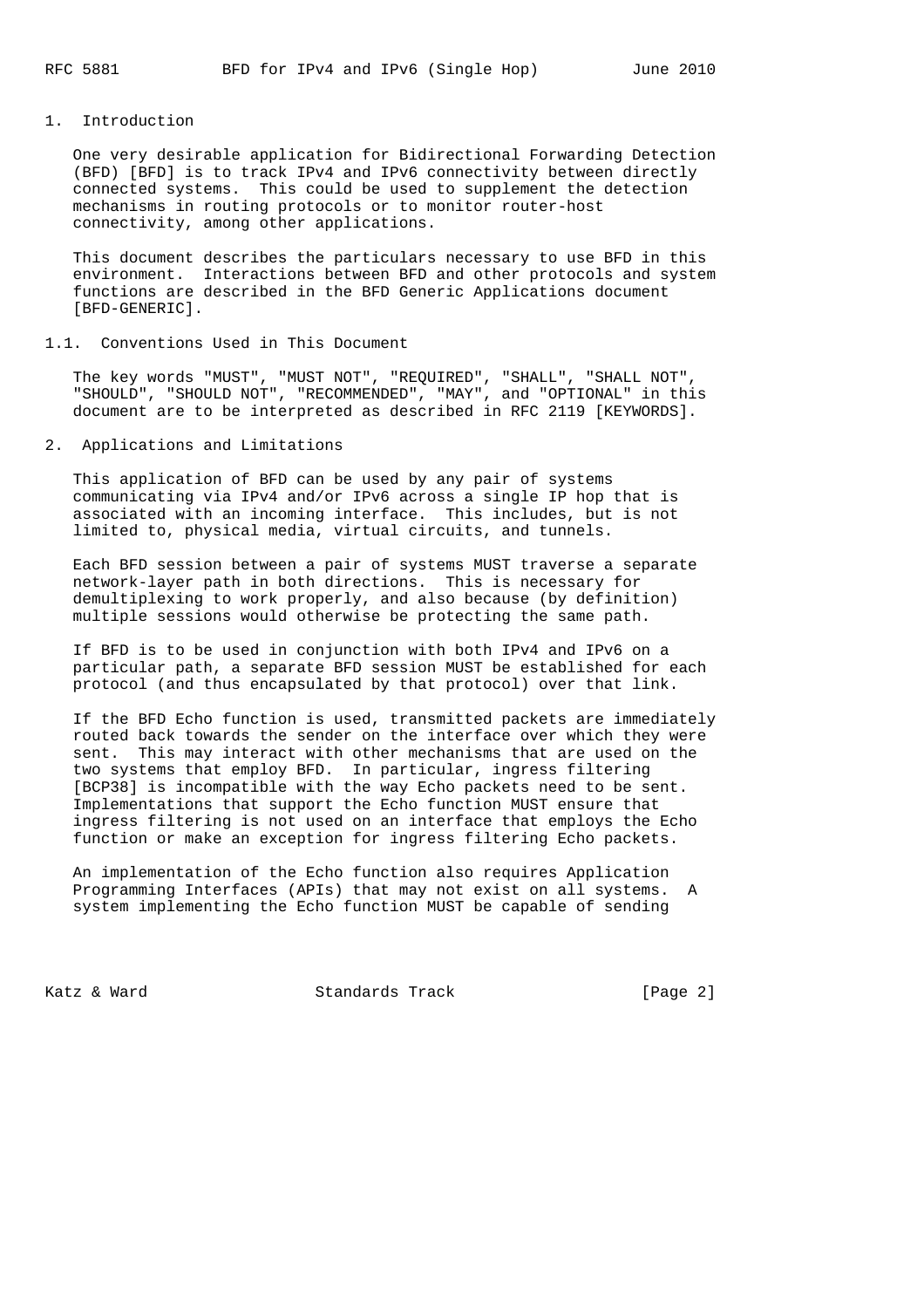packets to its own address, which will typically require bypassing the normal forwarding lookup. This typically requires access to APIs that bypass IP-layer functionality.

 Please note that BFD is intended as an Operations, Administration, and Maintenance (OAM) mechanism for connectivity check and connection verification. It is applicable for network-based services (e.g. router-to-router, subscriber-to-gateway, LSP/circuit endpoints, and service appliance failure detection). In these scenarios it is required that the operator correctly provision the rates at which BFD is transmitted to avoid congestion (e.g link, I/O, CPU) and false failure detection. It is not applicable for application-to application failure detection across the Internet because it does not have sufficient capability to do necessary congestion detection and avoidance and therefore cannot prevent congestion collapse. Host-to host or application-to-application deployment across the Internet will require the encapsulation of BFD within a transport that provides "TCP-friendly" [TFRC] behavior.

# 3. Initialization and Demultiplexing

 In this application, there will be only a single BFD session between two systems over a given interface (logical or physical) for a particular protocol. The BFD session must be bound to this interface. As such, both sides of a session MUST take the "Active" role (sending initial BFD Control packets with a zero value of Your Discriminator), and any BFD packet from the remote machine with a zero value of Your Discriminator MUST be associated with the session bound to the remote system, interface, and protocol.

4. Encapsulation

 BFD Control packets MUST be transmitted in UDP packets with destination port 3784, within an IPv4 or IPv6 packet. The source port MUST be in the range 49152 through 65535. The same UDP source port number MUST be used for all BFD Control packets associated with a particular session. The source port number SHOULD be unique among all BFD sessions on the system. If more than 16384 BFD sessions are simultaneously active, UDP source port numbers MAY be reused on multiple sessions, but the number of distinct uses of the same UDP source port number SHOULD be minimized. An implementation MAY use the UDP port source number to aid in demultiplexing incoming BFD Control packets, but ultimately the mechanisms in [BFD] MUST be used to demultiplex incoming packets to the proper session.

 BFD Echo packets MUST be transmitted in UDP packets with destination UDP port 3785 in an IPv4 or IPv6 packet. The setting of the UDP source port is outside the scope of this specification. The

Katz & Ward Standards Track [Page 3]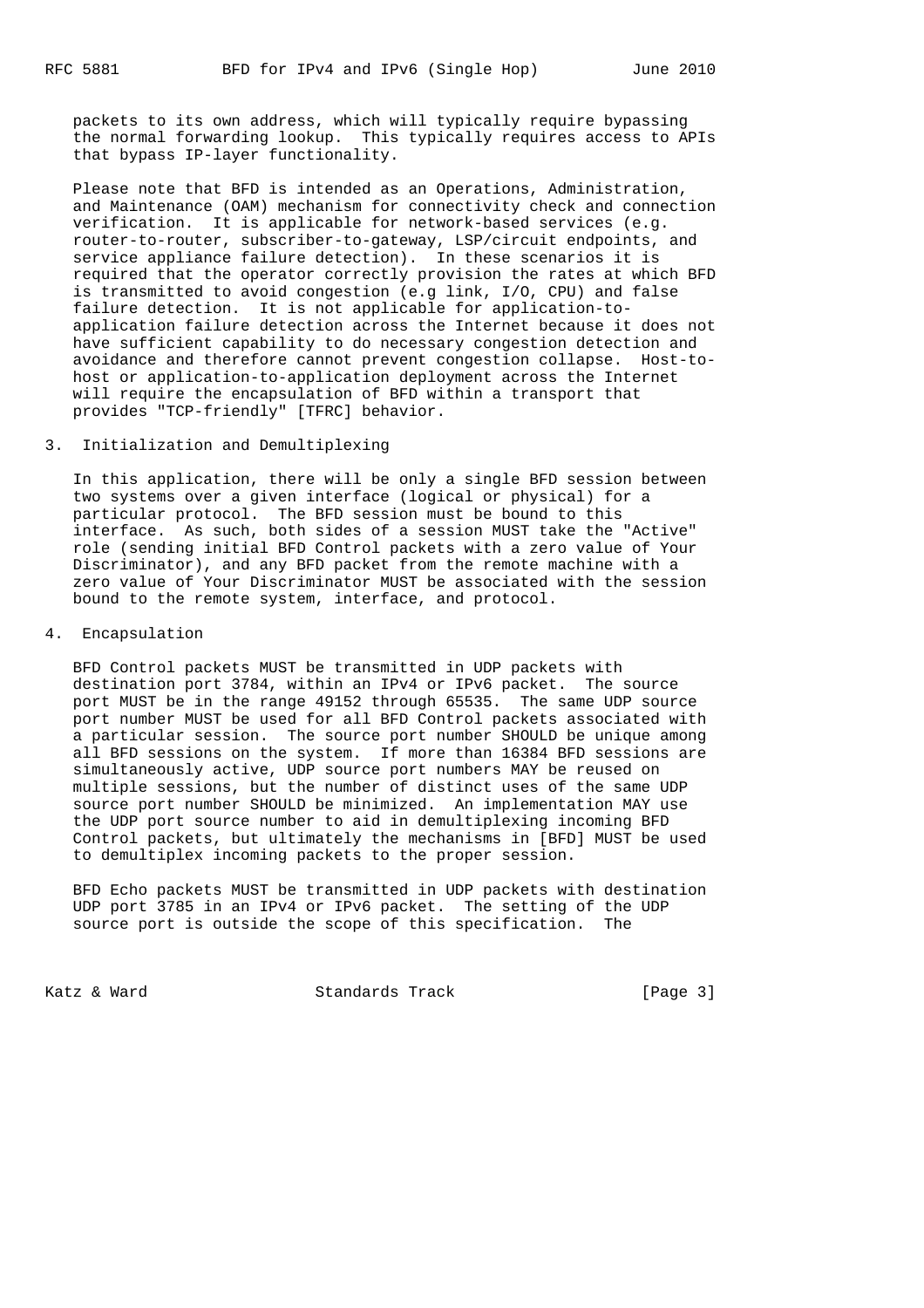destination address MUST be chosen in such a way as to cause the remote system to forward the packet back to the local system. The source address MUST be chosen in such a way as to preclude the remote system from generating ICMP or Neighbor Discovery Redirect messages. In particular, the source address SHOULD NOT be part of the subnet bound to the interface over which the BFD Echo packet is being transmitted, and it SHOULD NOT be an IPv6 link-local address, unless it is known by other means that the remote system will not send Redirects.

 BFD Echo packets MUST be transmitted in such a way as to ensure that they are received by the remote system. On multiaccess media, for example, this requires that the destination datalink address corresponds to the remote system.

 The above requirements may require the bypassing of some common IP layer functionality, particularly in host implementations.

#### 5. TTL/Hop Limit Issues

 If BFD authentication is not in use on a session, all BFD Control packets for the session MUST be sent with a Time to Live (TTL) or Hop Limit value of 255. All received BFD Control packets that are demultiplexed to the session MUST be discarded if the received TTL or Hop Limit is not equal to 255. A discussion of this mechanism can be found in [GTSM].

 If BFD authentication is in use on a session, all BFD Control packets MUST be sent with a TTL or Hop Limit value of 255. All received BFD Control packets that are demultiplexed to the session MAY be discarded if the received TTL or Hop Limit is not equal to 255. If the TTL/Hop Limit check is made, it MAY be done before any cryptographic authentication takes place if this will avoid unnecessary calculation that would be detrimental to the receiving system.

 In the context of this section, "authentication in use" means that the system is sending BFD Control packets with the Authentication bit set and with the Authentication Section included and that all unauthenticated packets demultiplexed to the session are discarded, per the BFD base specification.

Katz & Ward Standards Track [Page 4]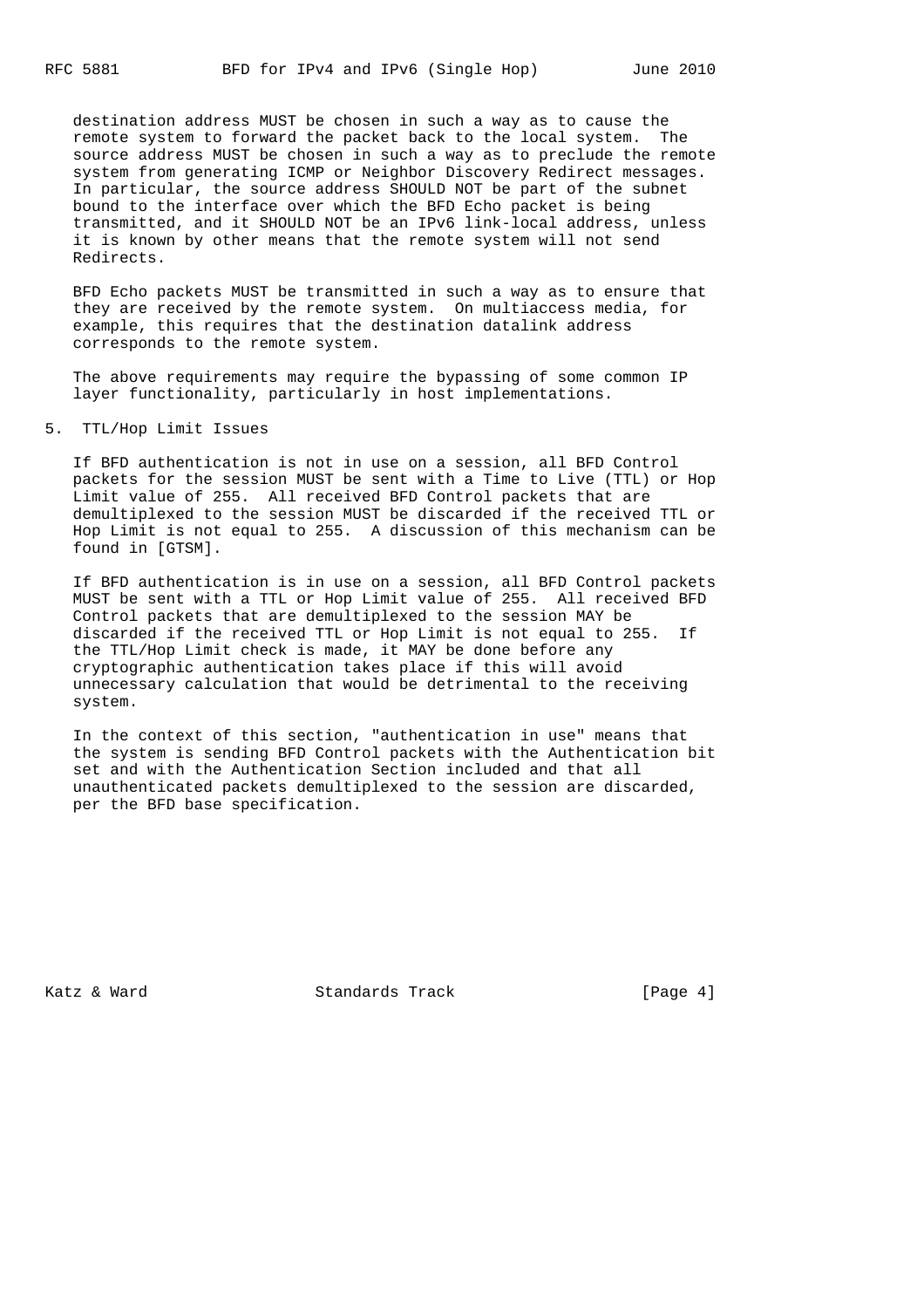## 6. Addressing Issues

 Implementations MUST ensure that all BFD Control packets are transmitted over the one-hop path being protected by BFD.

 On a multiaccess network, BFD Control packets MUST be transmitted with source and destination addresses that are part of the subnet (addressed from and to interfaces on the subnet).

 On a point-to-point link, the source address of a BFD Control packet MUST NOT be used to identify the session. This means that the initial BFD packet MUST be accepted with any source address, and that subsequent BFD packets MUST be demultiplexed solely by the Your Discriminator field (as is always the case). This allows the source address to change if necessary. If the received source address changes, the local system MUST NOT use that address as the destination in outgoing BFD Control packets; rather, it MUST continue to use the address configured at session creation. An implementation MAY notify the application that the neighbor's source address has changed, so that the application might choose to change the destination address or take some other action. Note that the TTL/Hop Limit check described in section 5 (or the use of authentication) precludes the BFD packets from having come from any source other than the immediate neighbor.

### 7. BFD for Use with Tunnels

 A number of mechanisms are available to tunnel IPv4 and IPv6 over arbitrary topologies. If the tunnel mechanism does not decrement the TTL or Hop Limit of the network protocol carried within, the mechanism described in this document may be used to provide liveness detection for the tunnel. The BFD authentication mechanism SHOULD be used and is strongly encouraged.

8. IANA Considerations

 Ports 3784 and 3875 were assigned by IANA for use with the BFD Control and BFD Echo protocols, respectively.

9. Security Considerations

 In this application, the use of TTL=255 on transmit and receive, coupled with an association to an incoming interface, is viewed as supplying equivalent security characteristics to other protocols used in the infrastructure, as it is not trivially spoofable. The security implications of this mechanism are further discussed in [GTSM].

Katz & Ward **Standards Track** [Page 5]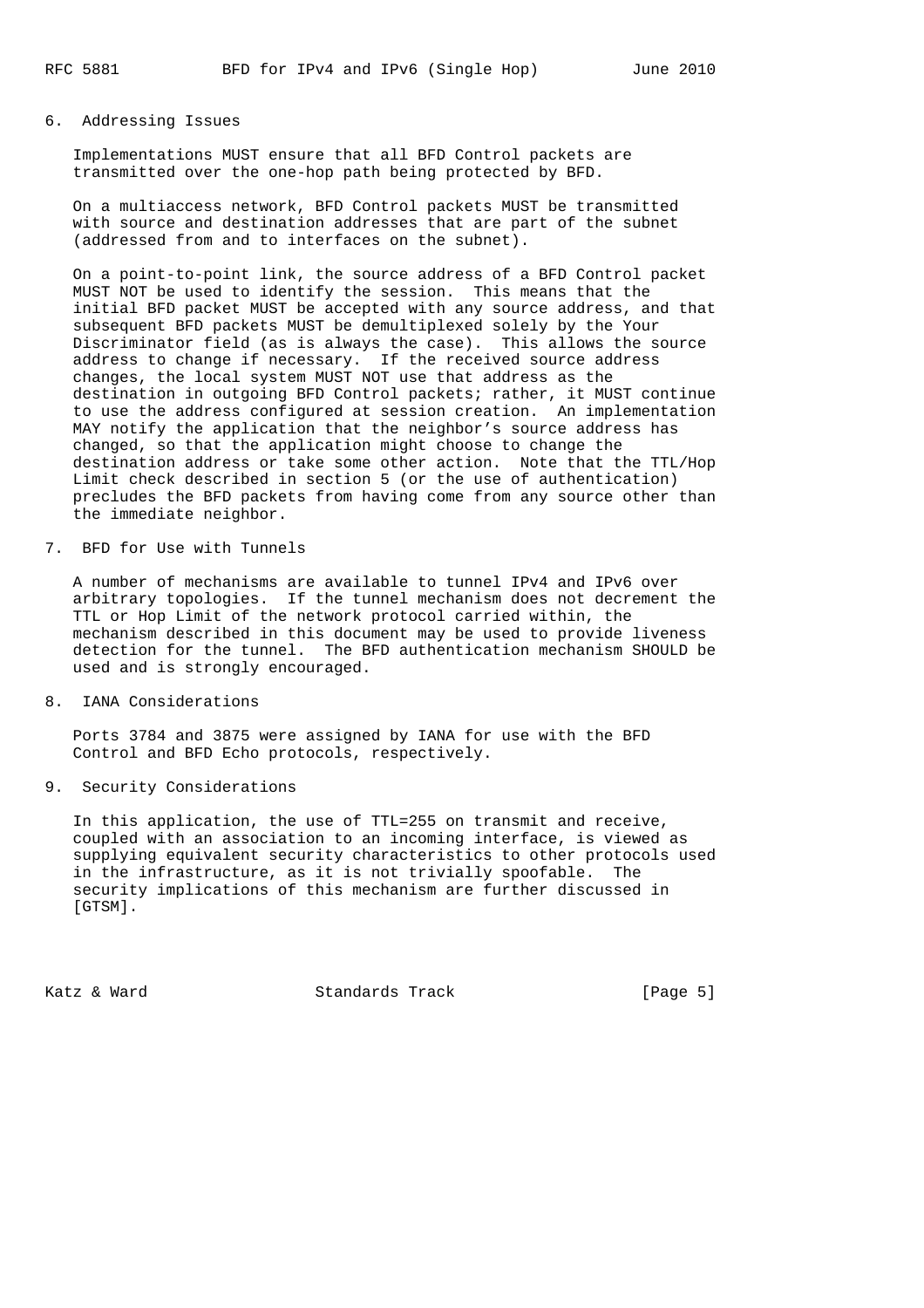The security implications of the use of BFD authentication are discussed in [BFD].

 The use of the TTL=255 check simultaneously with BFD authentication provides a low overhead mechanism for discarding a class of unauthorized packets and may be useful in implementations in which cryptographic checksum use is susceptible to denial-of-service attacks. The use or non-use of this mechanism does not impact interoperability.

- 10. References
- 10.1. Normative References
	- [BFD] Katz, D. and D. Ward, "Bidirectional Forwarding Detection", RFC 5880, June 2010.
	- [BFD-GENERIC] Katz, D. and D. Ward, "Generic Application of Bidirectional Forwarding Detection (BFD)", RFC 5882, June 2010.
	- [GTSM] Gill, V., Heasley, J., Meyer, D., Savola, P., Ed., and C. Pignataro, "The Generalized TTL Security Mechanism (GTSM)", RFC 5082, October 2007.
	- [KEYWORDS] Bradner, S., "Key words for use in RFCs to Indicate Requirement Levels", BCP 14, RFC 2119, March 1997.
- 10.2. Informative References
	- [BCP38] Ferguson, P. and D. Senie, "Network Ingress Filtering: Defeating Denial of Service Attacks which employ IP Source Address Spoofing", BCP 38, RFC 2827, May 2000.
	- [TFRC] Floyd, S., Handley, M., Padhye, J., and J. Widmer, "TCP Friendly Rate Control (TFRC): Protocol Specification", RFC 5348, September 2008.

Katz & Ward Standards Track [Page 6]